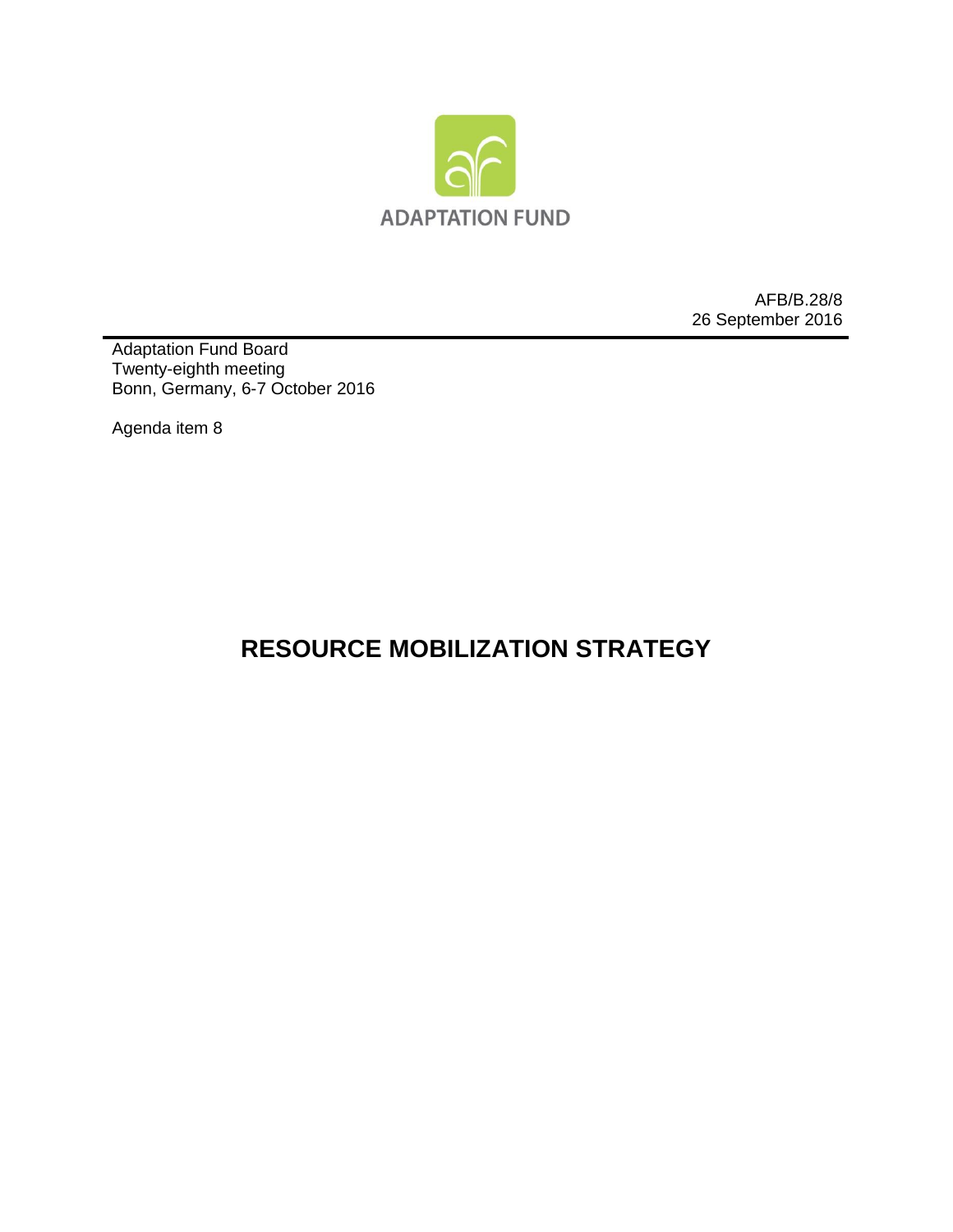## **Introduction**

1. The Adaptation Fund Board (the Board), at its sixteenth meeting, considered the constraints faced by the Fund due to the modest level of resources available, caused in part by low levels in Certified Emission Reduction (CER) prices. Such constraints were particularly reflected in the need to set caps and limits on funding to eligible countries (at US\$ 10 million per country) as well as to project/programmes implemented by accredited Multilateral Implementing Entities (MIEs) (at 50 per cent cap for fully-developed proposals submitted by MIEs). The Board expressed its view that this is a fundamental problem for the Fund and therefore it was suggested that if fundraising was to be attempted, it should be done in a structured fashion. Following these considerations, the secretariat was asked to prepare a document containing options for a fundraising strategy for discussion by the Ethics and Finance Committee (EFC) at its eighth meeting. Concerning the need to raise additional funds, the Board also decided to request:

*(a) The Manager of the Adaptation Fund Board secretariat to undertake fundraising activities with donors in consultation with the Board Chair;*

*(b) The secretariat to report to the Board at its 17th meeting on its fundraising activities and its negotiations with the United Nations Foundation to facilitate the collection of private donations, as well as options for a fundraising campaign and strategy, in consultation with the trustee; and*

*(c) The trustee to provide advice at the Board's 17th meeting on options for potential investments taking into account its mandate and the Adaptation Fund risk profile and liquidity needs.*

*(Decision B.16/24)*

2. At its eighth meeting, the EFC had considered document "Options for a Fundraising Campaign and Strategy" (AFB/EFC.8/6) that had been prepared by the secretariat, in consultation with the trustee, at the request of the Board (Decision B.16/24). Having considered the recommendation by the EFC, the Board, at its seventeenth meeting, decided (Decision B.17/24) to:

*(a) Set an initial fundraising target of US \$100 million on an interim or experimental basis initially up until the end of 2013;*

*[…]*

3. At its seventeenth meeting, the Board also made specific decisions related to short-term fundraising activities and further assessment (Decision B.17/24 (b)  $-$  (e)). At its subsequent meetings, the Board made additional decisions related to fundraising. The presentation below includes only the main items related to the development of a strategy, and the full details of these decisions are contained as a compendium in Annex I.

4. At its nineteenth meeting, the Board discussion a paper on strategic prospects of the Adaptation Fund, including vis-à-vis the Green Climate Fund (GCF), and decided (Decision B.19/29), to: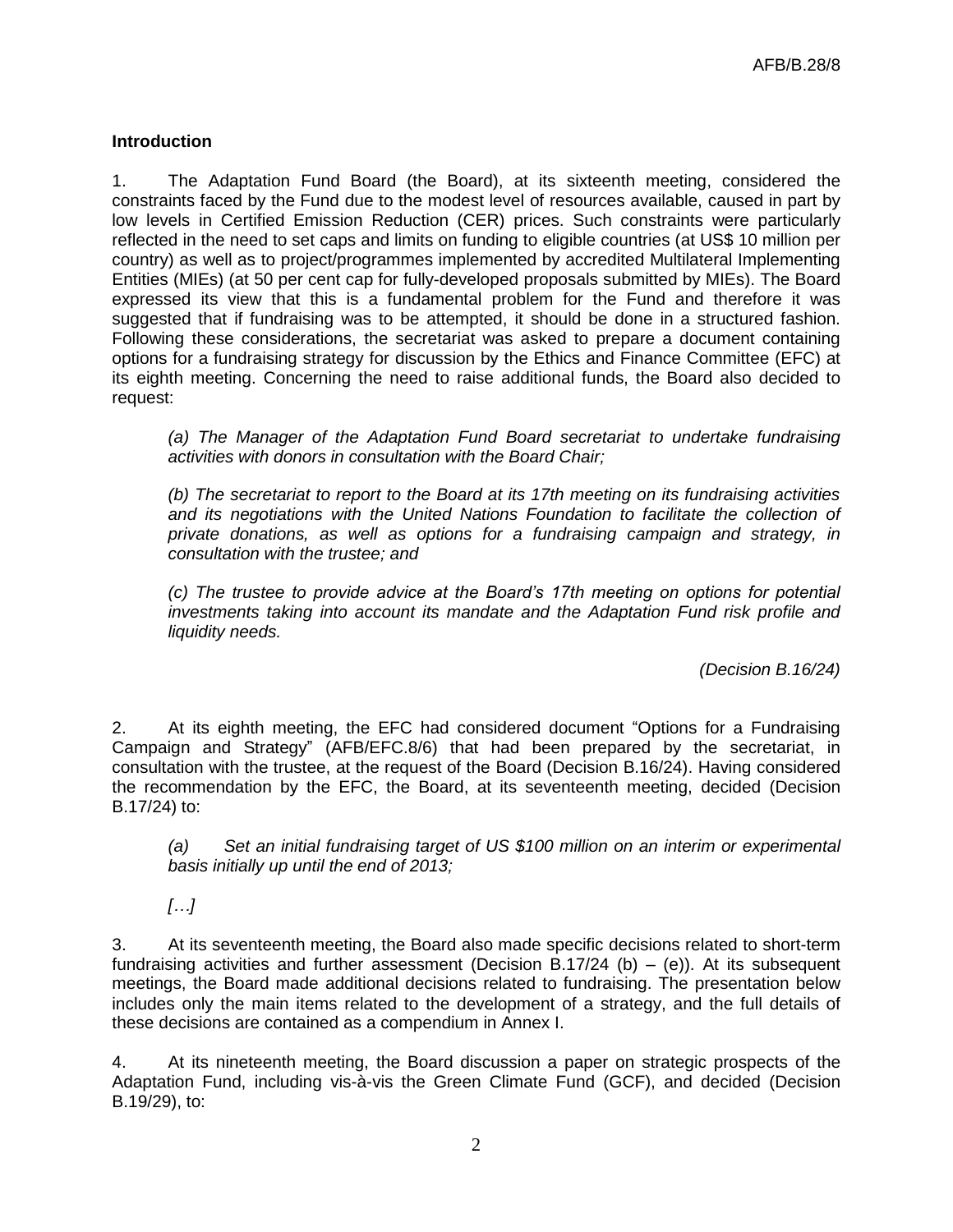*(a) Establish a task force of Board members that works in conjunction with the secretariat on outreach, strategy, and other efforts to achieve the interim US \$100 million fundraising target by the end of 2013;*

*[…]*

5. At its twentieth meeting, the Board again discussed matters related to fundraising, and decided (Decision B.20/17) to:

- *(a) Request:*
	- *(i) The fundraising task force with support from the secretariat to provide a fundraising and outreach strategy for the Board to discuss. The strategy should include:*
		- *1. Key lessons learned, experience and expertise, knowledge, systems, as well as tested processes and procedures from the Fund;*
		- *2. Features of the Fund that make it unique (i.e. sales pitch);*
		- *3. Cooperation with other stakeholders active in the field of adaptation;*
		- *4. Specific activities the Board and secretariat can take in the shortterm;*
- *[…]*

6. At its twenty-second meeting, the Board considered a fundraising strategy, presented by the secretariat, in a closed session. The Board decided to

*take note of the fundraising strategy and to request the fundraising task force with support from the secretariat to continue to update the Board on fundraising efforts, including assessing options for sustainable financing of the Fund*.

*(Decision B.22/22)*

7. At its twenty-third meeting, the Board received a report of the fund-raising task force, that it noted with appreciation, and decided (Decision B.23/25) to:

*(a) Extend the mandate of the Fundraising Task Force to continue implementing the fundraising strategy, with the new fundraising target of US\$ 80 million per calendar year in 2014 and 2015;*

*[…]*

*(c) Request the secretariat to continue assisting the Fundraising Task Force in fulfilling its mandate, and to prepare an implementation plan for the fundraising strategy,*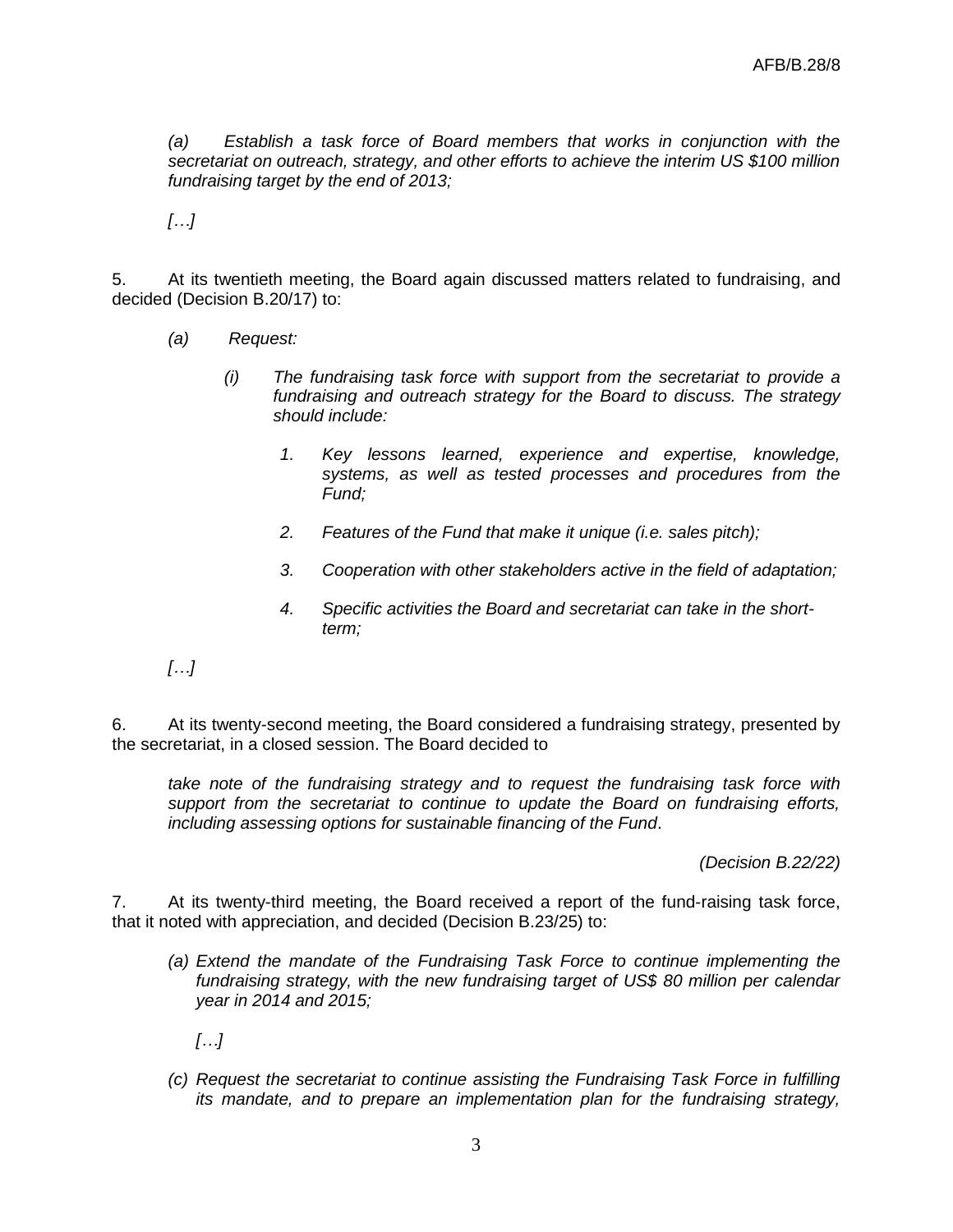*including specific activities and events during 2014 and 2015, and integrating its communications strategy.*

8. At the twenty-fourth meeting, the Board again received, with appreciation, a report of the fundraising task force, and decided to:

(a) *Rename the fundraising task force as the resource mobilization task force in order to convey the idea of a continuous activity;*

- (b) *Request the secretariat to:*
	- *(i) Prepare a summary document of the resource mobilization strategy that could be made public; and*
	- *(ii) Develop material for the Conference of the Parties, including the ability to easily download key documents from the Adaptation Fund website.*

*(Decision B.24/28)*

9. Intersessionally between the twenty-fourth and twenty-fifth meetings, the secretariat prepared the summary document of the resource mobilization strategy requested by Decision B.24/28 (b) (i), and made it available on the Adaptation Fund website.

10. At the twenty-seventh meeting, after discussing the report of the resource mobilization task force, the Board decided to:

*(a) Request the secretariat to prepare, in collaboration with the Resource Mobilization Task Force, an updated resource mobilization strategy, to be presented to the Board at its twenty-eighth meeting;*

*(b) Set a new resource mobilization target of US\$ 80 million per year for the biennium 2016-2017; and*

*(c) In order to update the composition of the task force set up by decision B.25/1, appoint the following new members of the task force, to replace members that had left:*

- *(i) Mr. Antonio Navarra (Italy, Western European & Others Group), who would replace Mr. Michael Kracht as a co-coordinator of the task force;*
- *(ii) Mr. Aram Ter-Zakaryan (Armenia, Eastern Europe); and*
- *(iii) Mr. Lucas di Pietro Paolo (Argentina, Group of Latin American & Caribbean Countries).*

*(Decision B.27/36)*

11. Also at its twenty-seventh meeting in March 2016, having discussed the agenda item "Issues remaining from the twenty-sixth meeting", (c) "Proposal to modify the country cap", the Adaptation Fund Board (the Board) noted that there was a need for broader consideration of the Fund's strategic direction, and decided (Decision B.27/39) to: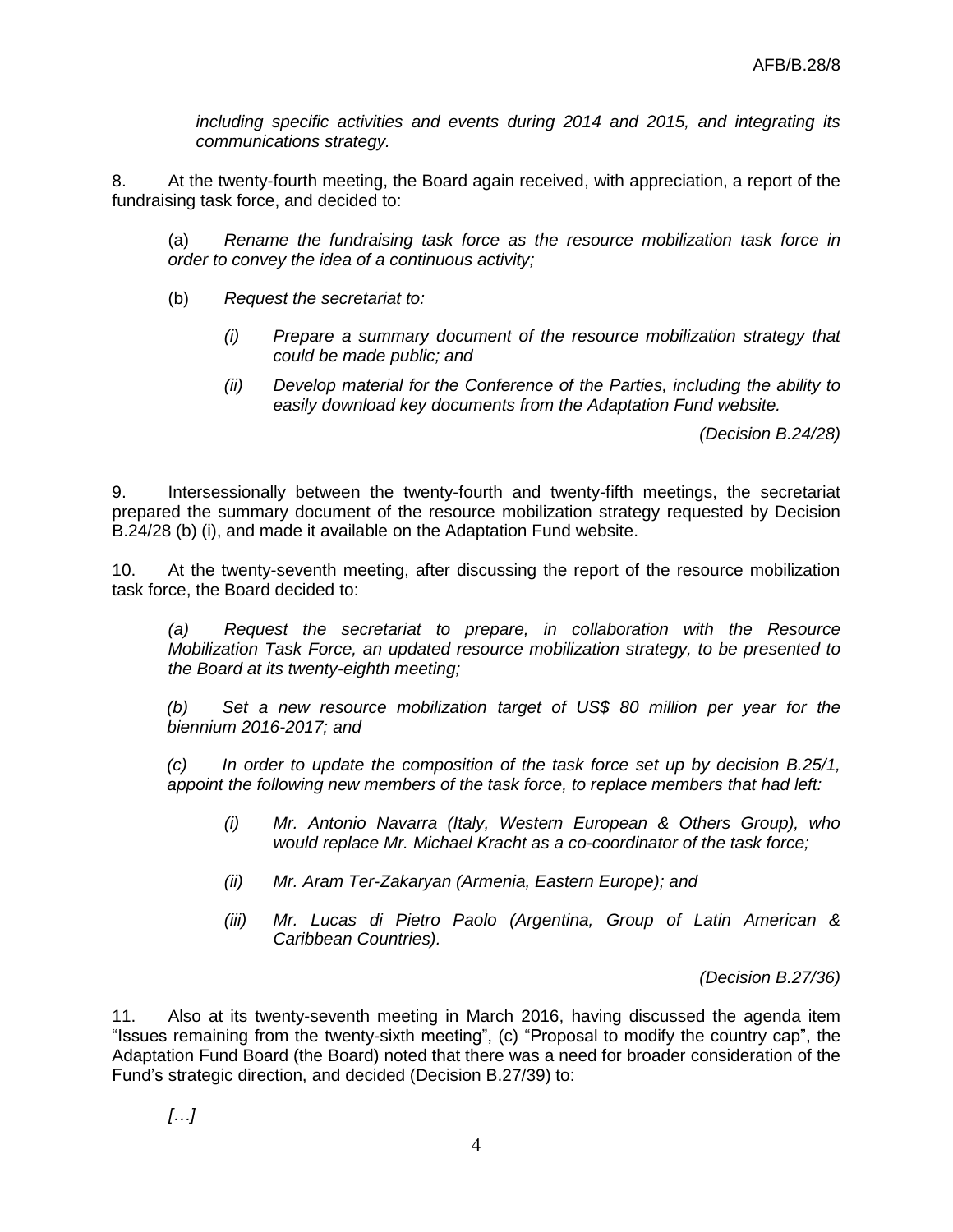*(b) Request the secretariat to prepare, for consideration by the Board at its twenty-eighth meeting, options for a framework for a medium-term strategy for the Fund, that would reflect the strategic priorities of the Fund approved by the Conference of the Parties serving as the meeting of the Parties to the Kyoto Protocol (CMP) and take into account the findings of the Phase I of the Overall Evaluation of the Fund, as well as, inter alia, the following matters:*

- *(i) The financial situation of the Adaptation Fund, including the work done for resource mobilization for the Fund;*
- *(ii) The progress being made on accreditation of implementing entities and developing readiness to access adaptation finance;*
- *(iii) Allocation of funds, including the cap of 50 per cent set for proposals submitted by multilateral implementing entities by decision B.12/9, the cap per country set by decision B.13/23 and consideration of regional projects and programmes within and beyond the pilot programme for regional projects and programmes set up by decision B.25/28; and*
- *(iv) The discussion on potential linkages between the Adaptation Fund and the Green Climate Fund (GCF).*

12. Pursuant to the decision B.27/36, the secretariat has, in collaboration with the Resource Mobilization Task Force, prepared a draft for an updated resource mobilization strategy. The strategy is contained in the addendum to this document, AFB/B.28/8/Add.1.

## **Recommendation**

13. The Board may want to consider the draft updated resource mobilization strategy and decide to:

- a) Approve the updated resource mobilization strategy;
- b) Request the secretariat to:
	- i. develop, for consideration by the Board at its twenty-ninth meeting, a resource mobilization action plan based on the strategy and taking into account the decisions made by the Board regarding the options for a framework for a medium-term strategy; and
	- ii. develop communications materials based on the updated strategy.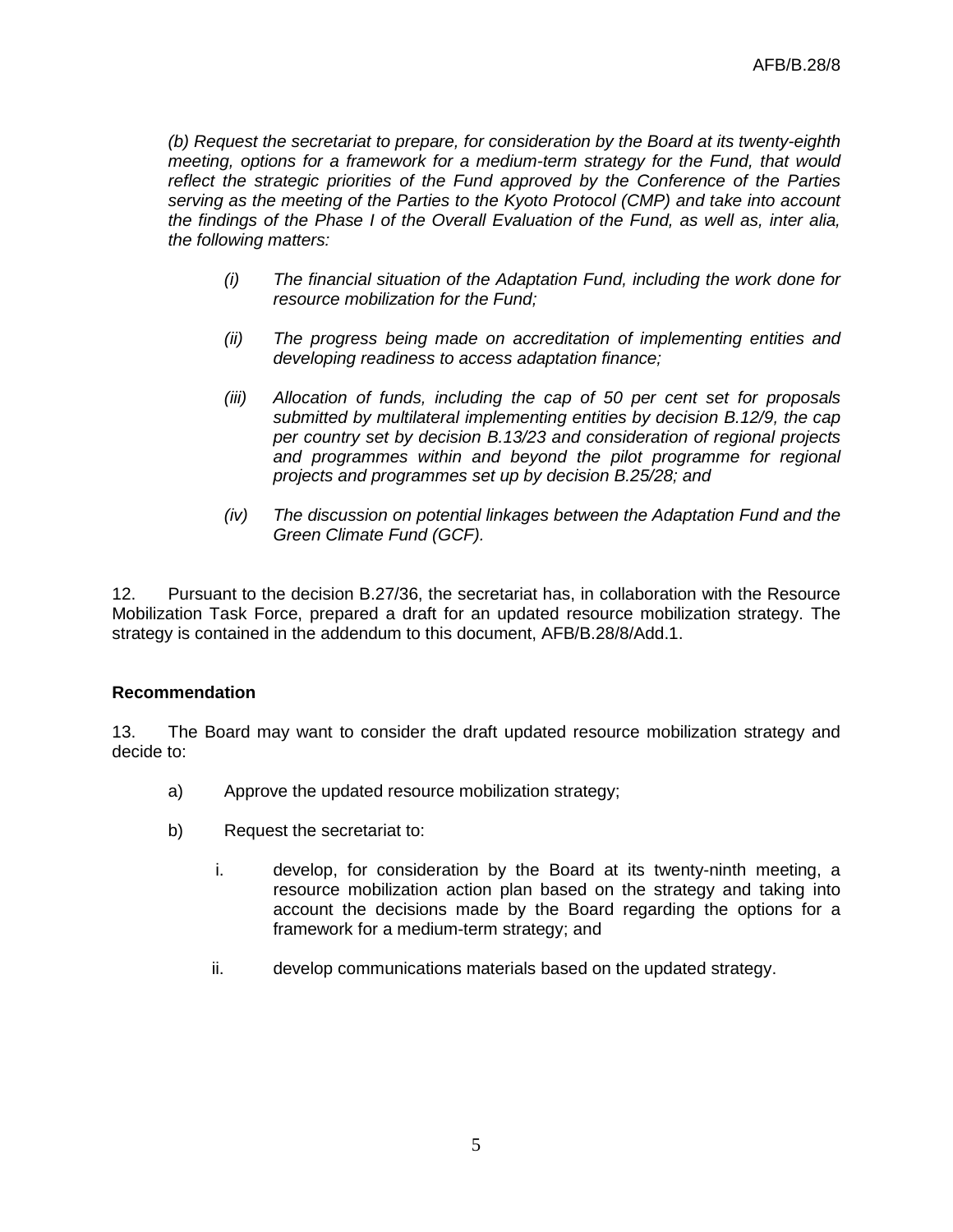## **Annex I: Compendium of decisions related to resource mobilization**

1. The Adaptation Fund Board (the Board), at its sixteenth meeting, considered the constraints faced by the Fund due to the modest level of resources available, caused in part by low levels in Certified Emission Reduction (CER) prices. Such constraints were particularly reflected in the need to set caps and limits on funding to eligible countries (at US\$ 10 million per country) as well as to project/programmes implemented by accredited Multilateral Implementing Entities (MIEs) (at 50 per cent cap for fully-developed proposals submitted by MIEs). The Board expressed its view that this is a fundamental problem for the Fund and therefore it was suggested that if fundraising was to be attempted, it should be done in a structured fashion. Following these considerations, the secretariat was asked to prepare a document containing options for a fundraising strategy for discussion by the Ethics and Finance Committee (EFC) at its eighth meeting. Concerning the need to raise additional funds, the Board also decided to request:

*(a) The Manager of the Adaptation Fund Board secretariat to undertake fundraising activities with donors in consultation with the Board Chair;*

*(b) The secretariat to report to the Board at its 17th meeting on its fundraising activities and its negotiations with the United Nations Foundation to facilitate the collection of private donations, as well as options for a fundraising campaign and strategy, in consultation with the trustee; and*

*(c) The trustee to provide advice at the Board's 17th meeting on options for potential investments taking into account its mandate and the Adaptation Fund risk profile and liquidity needs.*

*(Decision B.16/24)*

2. At its eighth meeting, the EFC had considered document "Options for a Fundraising Campaign and Strategy" (AFB/EFC.8/6) that had been prepared by the secretariat, in consultation with the trustee, at the request of the Board (Decision B.16/24). Having considered the recommendation by the EFC, the Board decided to:

*(a) Set an initial fundraising target of US \$100 million on an interim or experimental basis initially up until the end of 2013;*

- *(b) Request the secretariat to:*
	- *(i) Prepare a briefing note, for presentation at the next meeting of the EFC, on relevant ongoing mechanisms being discussed in various fora, assessments of how the Fund might benefit from selected mechanisms, and inputs from all interested stakeholders that have been collected through a public call for comment;*
	- *(ii) Prepare and organize the agenda for a meeting with donors in the margins of the session of the Subsidiary Bodies of the UNFCCC in May 2012, for approval by the Board intersessionally, and to coordinate the logistics as needed; and*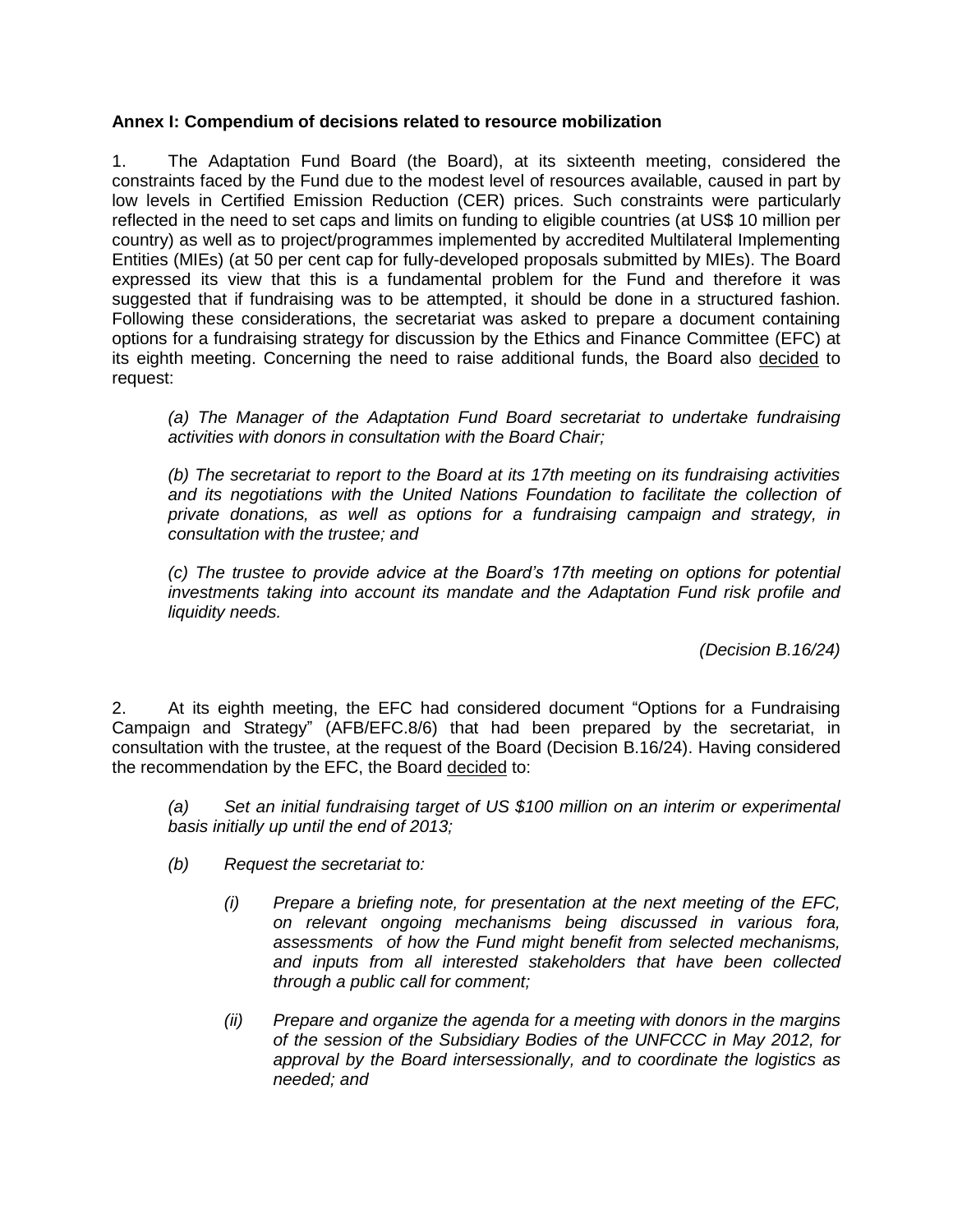*(iii) Suggest, at the next Board meeting, a list of potentially relevant meetings to be organized or attended up until the end of 2012 and the inclusion of a budgetary provision in its budget proposal for fiscal year 2013.*

*(c) Announce the scheduled signing of the agreement with the UNF, referred to in Decision B.17/1, at the Rio+20 meeting in June, assuming all necessary arrangements have been made by that time;*

- *(d) Further request the secretariat, in consultation with the trustee, to:*
	- *(i) Continue exploring the interest of other potential partner entities in establishing other mechanisms to encourage individual donations. The secretariat may be requested to report back to the Board at its 18th meeting on its findings and with concrete proposals, if appropriate;*
	- *(ii) Provide a detailed implementation plan for the issuance of adaptation certificates, as well as operational details and implications for the consideration of the EFC at its 9th meeting;*
	- *(iii) Provide further implementation and operational details on options to facilitate cash flow management, as well as potential implications, for the consideration of the EFC at its 9th meeting; and*
	- *(iv) Continue its analysis of the suitability and feasibility of the concepts listed in section IV.4 of document AFB/EFC.8/6 as potential fundraising mechanisms for the Fund and to report back to the EFC at its 9th meeting.*

*(e) Further request the secretariat to expedite and ensure the development and implementation of points a) to f) in paragraph 61 of document AFB/EFC.8/6, and communicate to the Board any budgetary implications of these activities for inclusion in the budget for fiscal year 2013.*

*(Decision B.17/24)*

3. At its eighteenth meeting, the Board agreed upon the importance of recognizing the ideas submitted by the public regarding the new fundraising campaign and strategy. Having considered the comments and recommendations of the Ethics and Finance Committee, the Adaptation Fund Board took note of inputs received and decided to:

- *(a) Request the secretariat to:*
	- *i. Proceed with all necessary arrangements and efforts to reach out to foundations and philanthropic organizations, including through informal contacts and consultations with relevant organizations, providing presentations about the Adaptation Fund and other activities in order to raise funds;*
	- *ii. Report back to the Board on the outcome of the activities above no later than at the 20th Board meeting; and*
	- *iii. Monitor the further development of the options submitted to the Board and inform the Board should any opportunity arise;*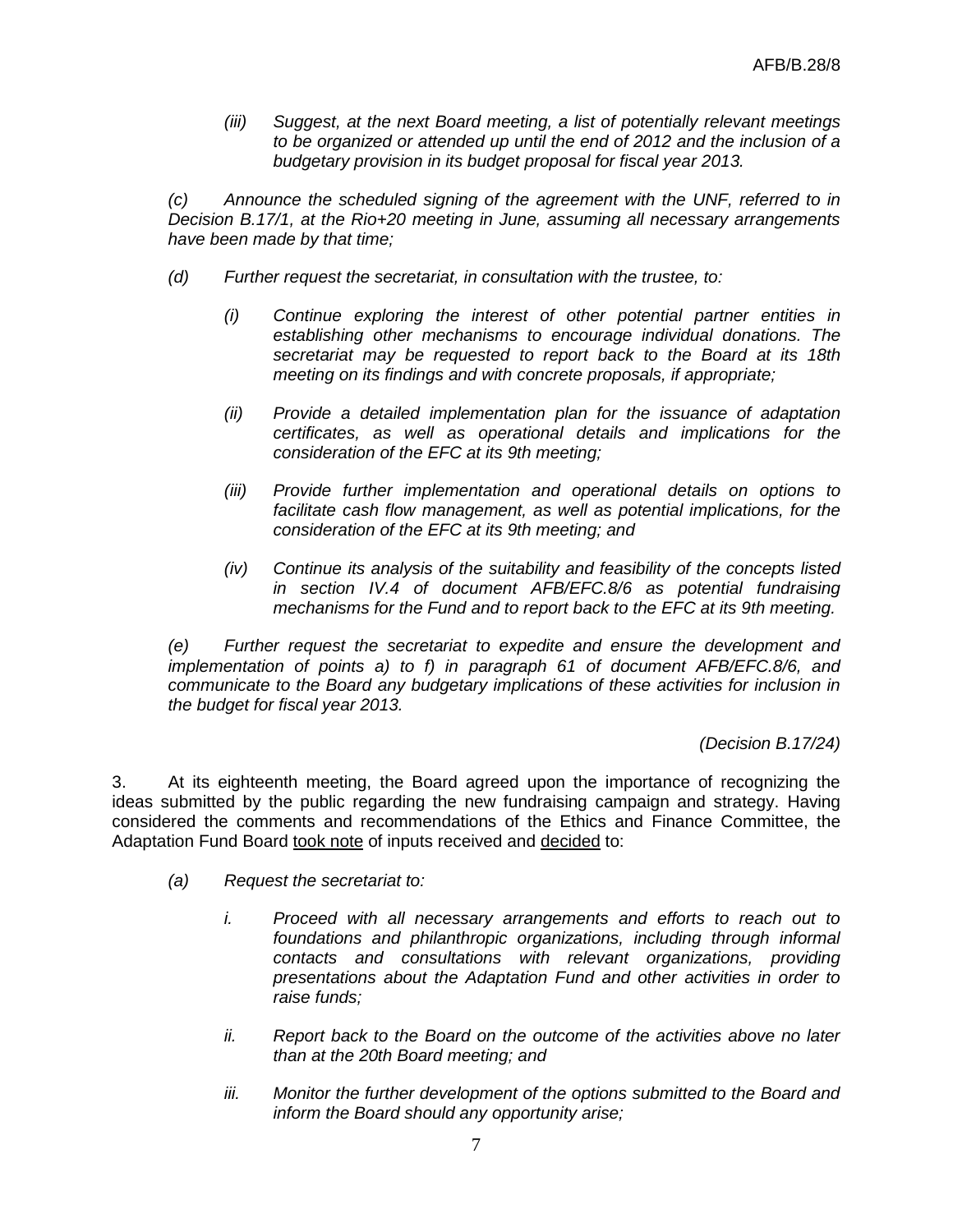*(b) Organize a follow-up meeting on the dialogue with donors in the margins of CMP 8, in consultation with the Chair; and*

*(c) Note that the cost of the activities outlined in sub-paragraphs (b) (i) and (c) will be covered with the Travel Component (Awareness Raising) in the budget for FY13.*

*(Decision B.18/32)*

4. At its nineteenth meeting, the Board discussion a paper on strategic prospects of the Adaptation Fund, including vis-à-vis the Green Climate Fund (GCF), and decided:

*(a) Establish a task force of Board members that works in conjunction with the secretariat on outreach, strategy, and other efforts to achieve the interim US \$100 million fundraising target by the end of 2013;*

*(b) Appoint Ms. Ana Fornells de Frutos (Spain, Annex I Parties), Ms. Angela Churie-Kallhauge (Sweden, Western European and Others Group), Ms. Su-Lin Garbett-Shiels (United Kingdom, Annex I Parties), Mr. Jeffery Spooner (Jamaica, Latin America and Caribbean Countries), Mr. Mamadou Honadia (Burkina Faso, Least-Developed Countries), and Mr. Zaheer Fakir (South Africa, Africa) as members of the task force, in accordance with their expressions of interest;*

*(c) Request the secretariat to update document AFB/B.19/5 with a synthesis of the discussions that had taken place during the 19th meeting of the Board on the strategic prospects for the Adaptation Fund for the consideration of the Board at its 20th meeting, to be used for the formulation of the Adaptation Fund strategy, taking into account the following:*

- *i. Preparing a ministerial brief on the strengths of the Adaptation Fund;*
- *ii. Enabling Board members to act as champions of the Adaptation Fund by preparing materials which they could circulate and use as talking points;*
- *iii. Finding a spokesperson to act as an Ambassador for the Fund;*
- *iv. Increasing Knowledge Management by contributing to current networks and by codifying and disseminating the work of the Adaptation Fund; and*
- *v. Including the presence of Board members in discussions with donors on the margins of meetings.*

*(d) Request the Chair to submit a formal request to the UNFCCC secretariat for the Board to have its own seat at meetings held by the United Nations Framework Convention on Climate Change, including those of its Conference of the Parties, the Conference of the Parties serving as the meeting of the Parties to the Kyoto Protocol, and the Adaptation Committee.*

*(Decision B.19/29)*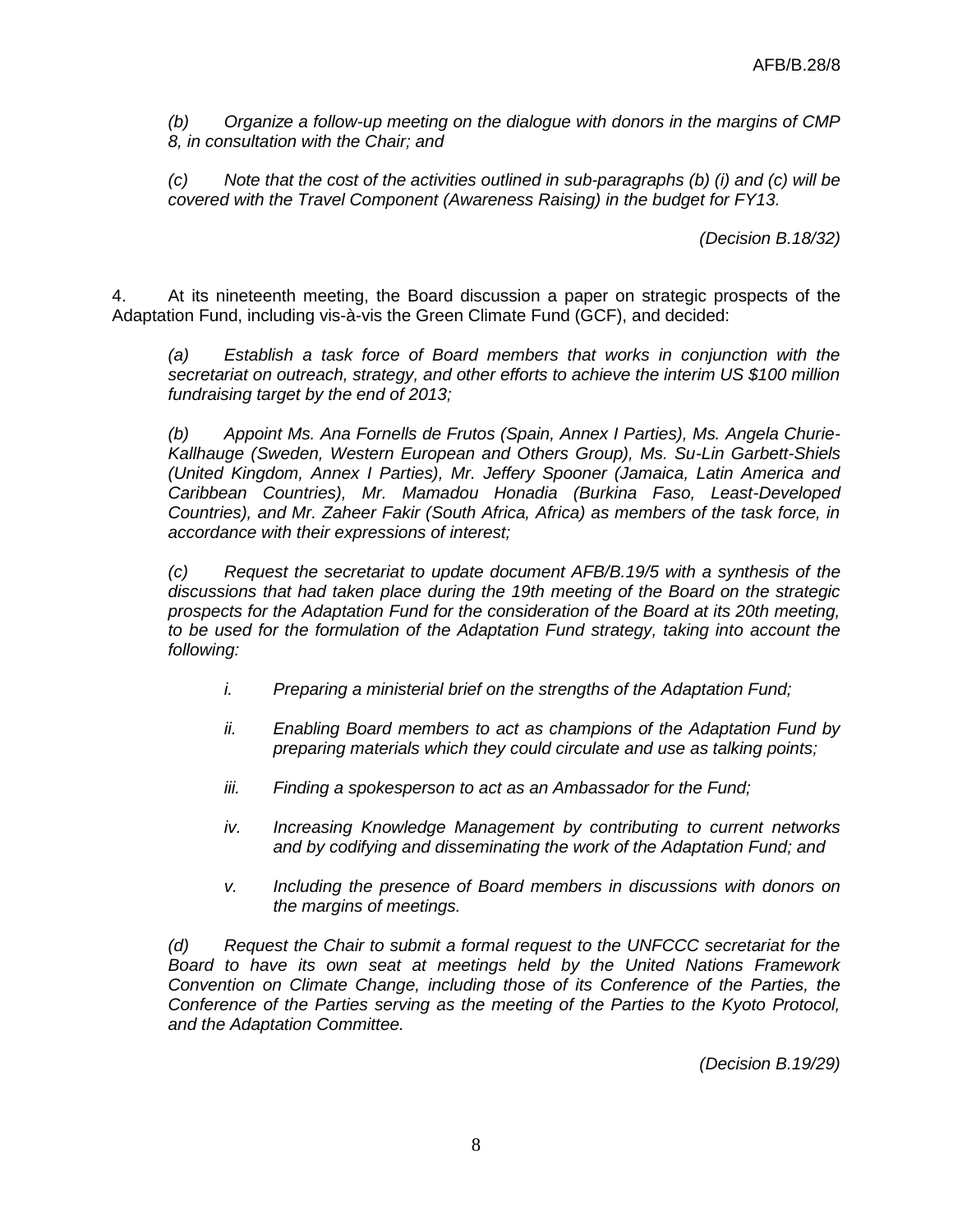5. At its twentieth meeting, the Board again discussed matters related to fundraising, and decided to:

- *(a) Request:*
	- *(i) The fundraising task force with support from the secretariat to provide a fundraising and outreach strategy for the Board to discuss. The strategy should include:*
		- *1. Key lessons learned, experience and expertise, knowledge, systems, as well as tested processes and procedures from the Fund;*
		- *2. Features of the Fund that make it unique (i.e. sales pitch);*
		- *3. Cooperation with other stakeholders active in the field of adaptation;*
		- *4. Specific activities the Board and secretariat can take in the short-term;*
	- *(ii) The secretariat to provide to the Board, in consultation with the implementing entities, project level results in a format accessible to a general audience and/or donors;*
	- *(iii) The Chair to write a letter to donors drawing attention to the financial situation of the Fund and the pipeline;*

*(b) Participate in the Forum of the Standing Committee on Finance to be held in Barcelona on 28 May 2013;*

- *(c) Encourage:*
	- *(i) Members of the Board to advocate for the Adaptation Fund within their own countries, regions and at various public forums; and*
	- *(ii) The participation of Board members and/or secretariat staff at regional meetings and ministerial meetings to present the Adaptation Fund.*

*(Decision B.20/17)*

6. At its twenty-second meeting, the Board considered a fundraising strategy, presented by the secretariat, in a closed session. The Board decided to

*take note of the fundraising strategy and to request the fundraising task force with support from the secretariat to continue to update the Board on fundraising efforts, including assessing options for sustainable financing of the Fund*.

*(Decision B.22/22)*

7. At its twenty-third meeting, the Board received a report of the fund-raising task force, that it noted with appreciation, and decided to: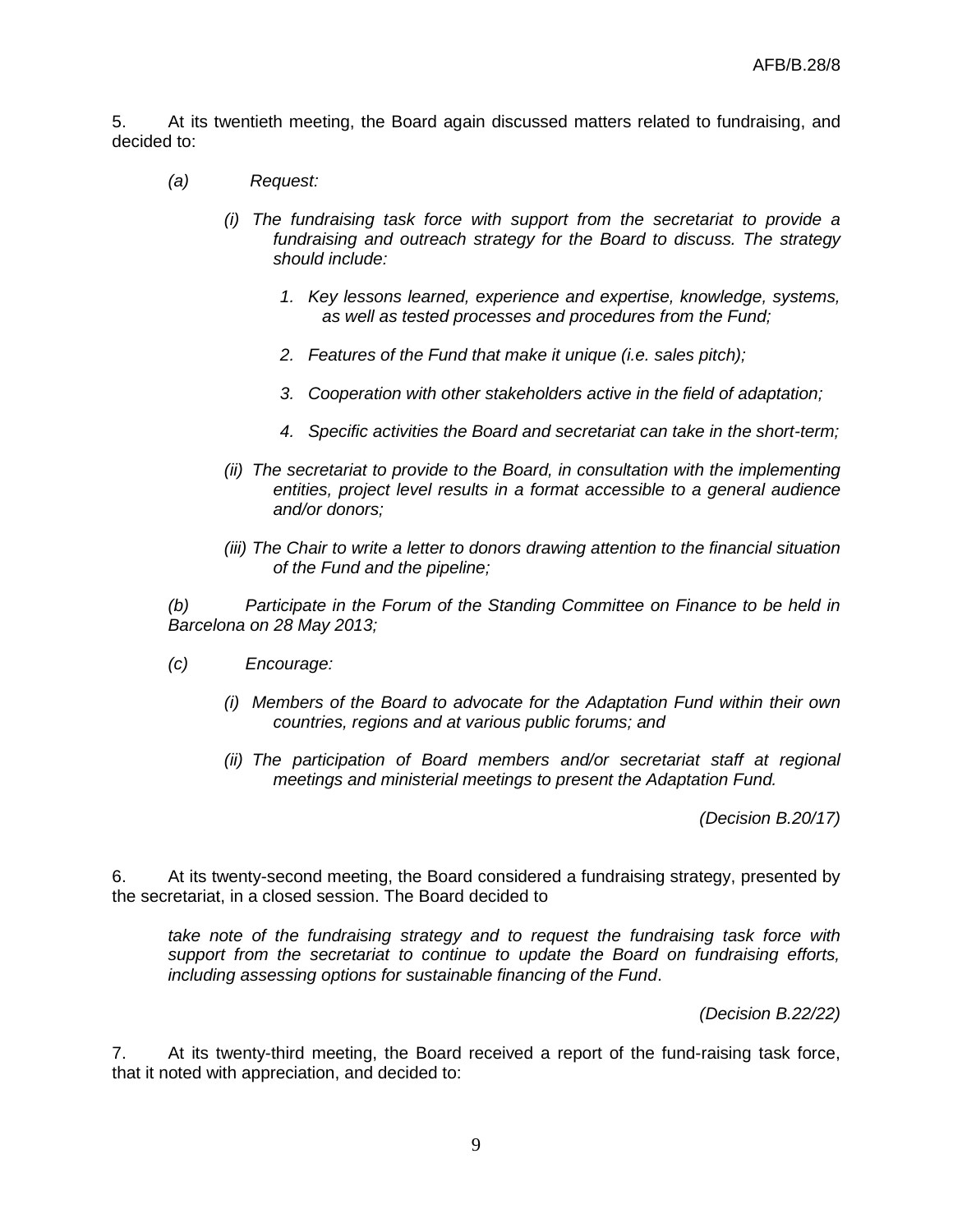*(a) Extend the mandate of the Fundraising Task Force to continue implementing the fundraising strategy, with the new fundraising target of US\$ 80 million per calendar year in 2014 and 2015;*

*(b) Extend the service of the current Fundraising Task Force members: Ms. Angela Churie-Kallhauge, Ms. Laura Dzelzyte, Mr. Zaheer Fakir, Ms. Ana Fornells de Frutos, Ms. Su-Lin Garbett-Shiels, Mr. Hans Olav Ibrekk, and Mr, Jeffery Spooner, adding Mr. Marc-Antoine Martin as a new member; and extending Mr. Fakir's term of office as coordinator; and*

*(c) Request the secretariat to continue assisting the Fundraising Task Force in fulfilling its mandate, and to prepare an implementation plan for the fundraising strategy, including specific activities and events during 2014 and 2015, and integrating its communications strategy.*

*(Decision B.23/25)*

8. At the twenty-fourth meeting, the Board again received, with appreciation, a report of the fundraising task force, and decided to:

(a) *Rename the fundraising task force as the resource mobilization task force in order to convey the idea of a continuous activity;*

- (b) *Request the secretariat to:*
	- *(i) Prepare a summary document of the resource mobilization strategy that could be made public; and*
	- *(ii) Develop material for the Conference of the Parties, including the ability to easily download key documents from the Adaptation Fund website.*

*(Decision B.24/28)*

9. Intersessionally between the twenty-fourth and twenty-fifth meetings, the secretariat prepared the summary document of the resource mobilization strategy requested by Decision B.24/28 (b) (i), and made it available on the Adaptation Fund website.

10. At the twenty-seventh meeting, after discussing the report of the resource mobilization task force, the Board decided to:

(a) Request the secretariat to prepare, in collaboration with the Resource Mobilization Task Force, an updated resource mobilization strategy, to be presented to the Board at its twenty-eighth meeting;

(b) Set a new resource mobilization target of US\$ 80 million per year for the biennium 2016-2017; and

(c) In order to update the composition of the task force set up by decision B.25/1, appoint the following new members of the task force, to replace members that had left: